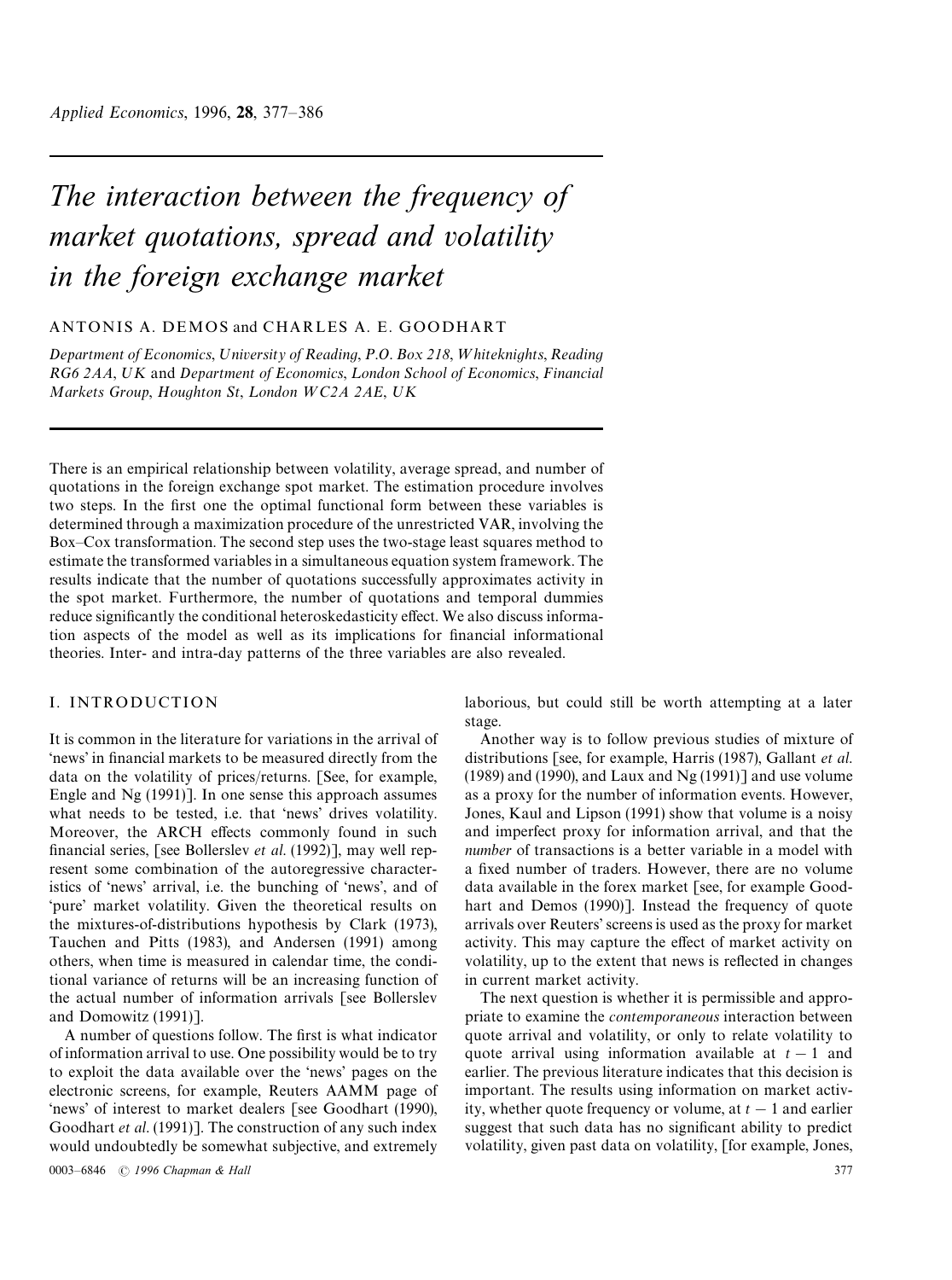Kaul and Lipson (1991), Lamoureux and Lastrapes (1990), Bollerslev and Domowitz (1991)]. On the other hand, Lamoureux and Lastrapes (1990) and Laux and Ng (1991) [find that the use of](#page-8-0) *contemporaneous* [data on market activity](#page-8-0) [virtually removes all persistence in](#page-8-0) the conditional variance [in their series, being daily stock r](#page-8-0)etur[ns and intra-day cur](#page-8-0)rency future returns respectively. Bollerslev and Domowitz (1991) doubt the validity of using contemporaneous data on the grounds of simultaneity and that the traders information set does not include contem[poraneous data on market](#page-8-0) [activit](#page-8-0)y. Simultaneity is dealt with by using a simultaneous equation system estimation procedure. With respect to the second objection, market traders' way of life is watching the screen, so they will be virtually instantaneously aware of a change in the speed of flow of new quotes. Furthermore, it is argued that the entry of a quote on the screen must have both temporal and causal priority over volatility developments, since the latter can only be estimated *once* decisions to enter a new quote have been taken and executed. Hence the hypothesis is that, in this ultrahigh frequency data set, the 'causal' linkages will be found to be stronger from quote frequency to volatility when both are taken over the same short time interval, than vice versa.

Here we examine international patterns of intra-day trading activity and some properties of the time series of returns for the Deutschemark/Dollar and Yen/Dollar exchange rates in the foreign exchange market through the interbank trade. The purpose is to provide some information useful in the further development of the microstructure of trading models and to compare the empirical results with previous ones and theoretical models already in existence.

The results in Bollerslev and Domowitz (1991) are extended in two different ways. First, certain arguments are outlined (in Section III) explaining why quote frequency data might be better entered in log, rather than in numerical, form, and we search for the best fitting transformation of the data using the Box*—*Cox transformation. Second, in Goodhart and Demos (1990), we argue that there are certain predictable temporal regularities in the foreign exchange market (for example, the regular release of economic data at [certain pre-announced time](#page-8-0)s, the passage of the market through the time zones punctuated by market openings and lunch breaks (especially in Tokyo)). Consequently temporal weekly, daily and half-hourly dummies are added to all equations. As will be shown in Section III, these two changes do make a difference to the results. The conditioning of the variables of interest on such temporal dummies allows us to distinguish between public and private information, something of great importance to informational theories of market micro-structure (see, for example, Admati and Pfleiderer (1988), Son (1991), etc.).

Although the emphasis here is on the relationship between quote frequency and volatility, since i[t is a less-re](#page-8-0)[searched area, we examine th](#page-8-0)e three-fold interrelationships between quote frequency, volatility and bid-ask spreads. The positive relationship between volatility and the spread is well-known in the literature [see, for example, Ho and Stoll (1983) and Berkman (1991)]. We suggested earlier that the absence of any significant ability of prior quote frequency to predict volatility implied t[hat](#page-8-0) [volatility may ha](#page-8-0)ve i[ncorporated both](#page-8-0) the contemporaneous evidence from quote arrivals and other sources of information. If so, we would not expect quote arrivals, either contemporaneous or lagged, to influence spreads, given volatility.

Where, however, one might find some relationship between spreads and quote frequency would be among the constant temporal dummy variables. Whereas some sources of news are continuously unfolding, the market has a pattern of openings, lunch breaks, and closes, which might influence both quote frequency and spreads, independently of the pattern of price/return volatility. The work of Oldfield and Rogalski (1980), Wood, McInish and Ord (1985), French and Roll (1986), and Harris (1986) among others have stimulated considerable interest in docume[nting the](#page-8-0) [pattern of stock mark](#page-8-0)e[t returns and their variances around](#page-8-0) [the clock. Admati and](#page-8-0) Pfleid[erer \(1988\), an](#page-8-0)d Foster and Viswanathan (1990) offer some theoretical explanations for some of these empirical findings. Here we aim to extend this work by l[ooking also at the temporal p](#page-8-0)atter[ns of quote](#page-8-0) [frequency and sprea](#page-8-0)ds. We examine the relationship between the sets of temporal dummy variables in Section IV. We conclude in Section V.

## II. THE DATA SET

The continuously quoted data are divided into discrete segments in the following way. The 24-hour weekday is divided into 48 half-hour intervals and the average spread, standard deviation of the percentage first difference of the rates quoted  $(\ln(e_t) - \ln(e_{t-1}))$ , and the number of new quotations within this interval are recorded. In a few instances there were too few observations in a half-hour to calculate a meaningful estimate of volatility. In such cases we substituted the values for the lowest calculable observed volatility, and the accompanying spread, in a half-hour of that week. This resulted in around potentially 2500 halfhourly observations. In fact, 5 out of the 12 weeks were chosen for analysis, avoiding any weeks with public holidays in the main country participants. The results are robust to this choice.

At this point we should review some pitfalls associated with the approximation of market activity by the number of quotations. Market participants have claimed that during very busy periods traders may be too occupied in dealing through their telephones to update their screens immediately (see Goodhart and Demos (1990)). *Per contra*, when the market is dull some market participants may enter new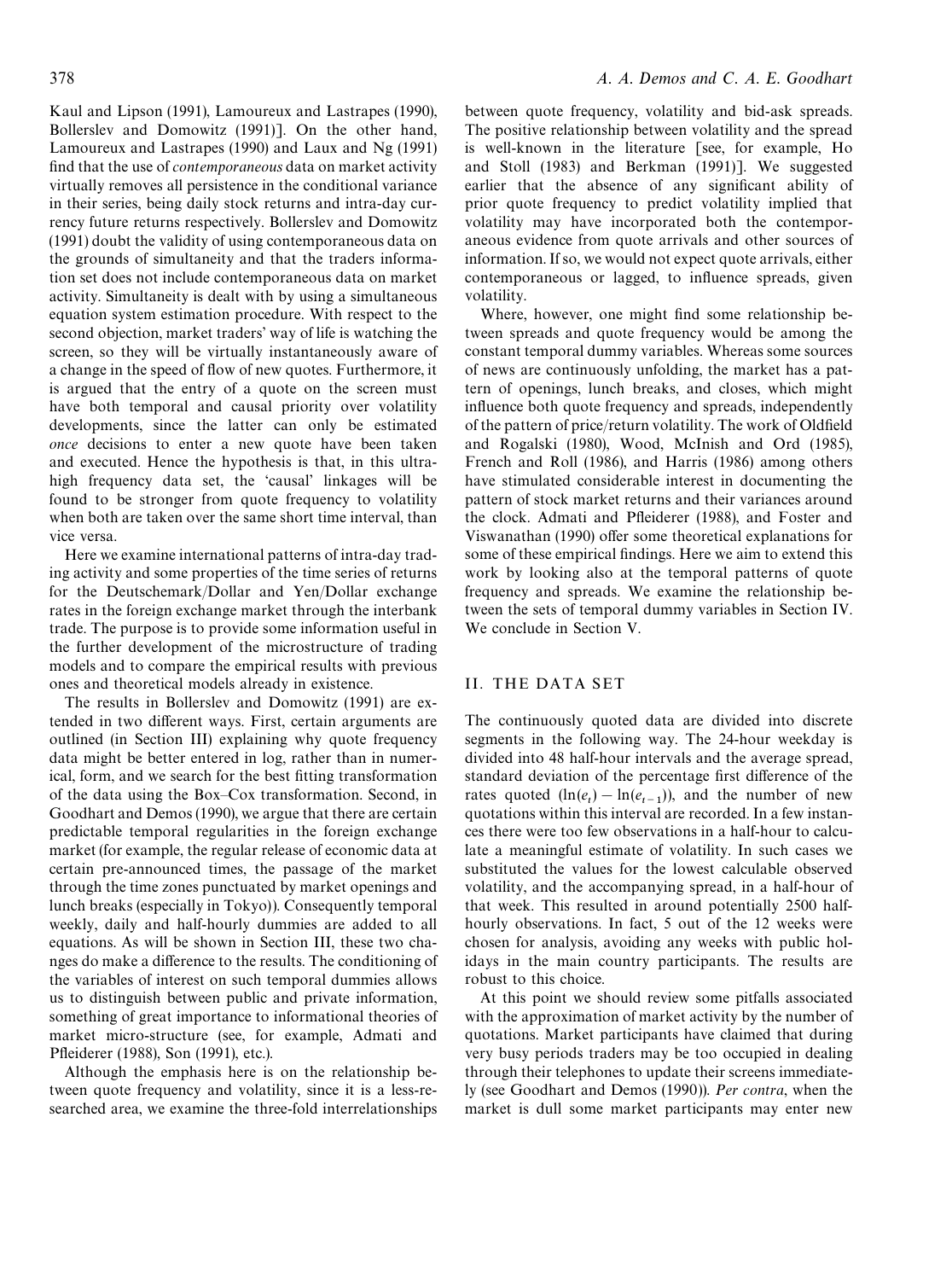<span id="page-2-0"></span>Table 1. *Quasi log*-*likelihood values as a function of the Box—Cox exponent*

| $\gamma$                                                             | $\sigma_t^*$<br>$Log-$<br>likelihood                                                                              | <b>DEM</b><br>$sp_t^*$<br>$Log-$<br>likelihood                                                                    | $n_t^*$<br>$Log-$<br>likelihood                                                                                    | v                                                 | $\sigma_t^*$<br>$Log-$<br>likelihood                                                    | <b>JPY</b><br>$sp_t^*$<br>$Log-$<br>likelihood                                          | $n_t^*$<br>$Log-$<br>likelihood                                                         |
|----------------------------------------------------------------------|-------------------------------------------------------------------------------------------------------------------|-------------------------------------------------------------------------------------------------------------------|--------------------------------------------------------------------------------------------------------------------|---------------------------------------------------|-----------------------------------------------------------------------------------------|-----------------------------------------------------------------------------------------|-----------------------------------------------------------------------------------------|
| 1.0<br>0.5<br>0.3<br>0.2<br>0.1<br>0.0<br>$-0.5$<br>$-1.0$<br>$-2.0$ | $-1304.8$<br>$-1053.3$<br>$-1012.7$<br>$-1008.6$<br>$-1016.9$<br>$-1040.9$<br>$-1429.9$<br>$-2255.8$<br>$-4525.9$ | $-1675.5$<br>$-1532.9$<br>$-1489.6$<br>$-1470.4$<br>$-1452.6$<br>$-1436.2$<br>$-1375.0$<br>$-1350.2$<br>$-1385.2$ | $-5395.5$<br>$-5170.2$<br>$-5228.3$<br>$-5311.9$<br>$-5438.0$<br>$-5607.8$<br>$-6990.1$<br>$-8867.4$<br>$-13130.0$ | 1.0<br>0.5<br>0.4<br>0.3<br>0.2<br>0.1<br>$0.0\,$ | $-1699.8$<br>$-1386.8$<br>$-1353.6$<br>$-1330.3$<br>$-1316.8$<br>$-1312.9$<br>$-1314.9$ | $-1736.9$<br>$-1706.4$<br>$-1703.9$<br>$-1702.3$<br>$-1701.9$<br>$-1702.7$<br>$-1703.9$ | $-5202.1$<br>$-4894.5$<br>$-4882.1$<br>$-4894.1$<br>$-4934.2$<br>$-5005.8$<br>$-5110.8$ |

Note: Bold indicates the optimum  $\gamma$ .

quotes to generate some business. However, in general the temporal pattern of the markets may differ from the temporal pattern of the 'news' generation process. Markets often close almost entirely, for example, at weekends and over the Tokyo lunch hour, or become very busy, while some 'news' is continuously occurring. Although we would expect more 'news' always to be associated with a higher frequency of quotes, as long as some markets are in operation, the functional form of this relationship, for example, linear, log-linear, etc., remains unknown.

### III. ESTIMATION AND RESULTS

The following Simultaneous Equation System (SES) is to be estimated:

$$
\sigma_t = \text{Dummies} + \alpha_{12} s p_t + \alpha_{13} n_t + \alpha_{14} \sigma_{t-1}
$$
  
+ 
$$
\alpha_{15} \sigma_{t-2}
$$
 (1. a)

$$
sp_t = \text{Dummies} + \alpha_{21}\sigma_t + \alpha_{23}n_t + \alpha_{24}sp_{t-1} + \alpha_{25}sp_{t-1}
$$
\n(1.b)

 $n_t =$  Dummies +  $\alpha_{31}\sigma_t + \alpha_{32}sp_t + \alpha_{33}n_{t-1} + \alpha_{34}n_{t-2}$  (1.c)

where  $\sigma_t$ ,  $sp_t$ , and  $n_t$  are the standard deviation of the percentage change of an exchange rate, the average spread, and the number of quotations within the *t*th halfhour interval, and the system is separately estimated for the two currencies under interest, i.e. the Deutschemark and Japanese Yen, against the US dollar. As financial time series suffer from conditional heteroskedasticity effects, we include lagged dependent variables in Equations 1.a to 1.c. Moreover this helps in the identification of the system. The estimation method is two-stage least squares.<sup>1</sup>

The functional form of the relationship between these variables needs careful consideration. There is no apparent reason why the average spread, volatility, and number of quotations should be linearly related, rather than, say, loglinearly. On theoretical grounds both functional relationships would have the same characteristics as discussed in Sections I and II. Hence, we left the data to decide on this by using the following procedure.

We first transformed the three variables using the Box*—*Cox transformation. The reduced form of the SES is a restricted Vector Autoregression (VAR) of order 2; we estimated the unrestricted form for each currency for different values of the Box*—*Cox exponent, i.e. the following VAR(2) was estimated for different values of  $\gamma_1$ ,  $\gamma_2$ , and  $\gamma_3$  (the exponents):

$$
\begin{bmatrix}\n\sigma_t^* \\
sp_t^* \\
n_t^*\n\end{bmatrix} = Dm. + \begin{bmatrix}\n\beta_{11} & \beta_{12} & \beta_{13} \\
\beta_{21} & \beta_{22} & \beta_{23} \\
\beta_{31} & \beta_{32} & \beta_{33}\n\end{bmatrix} \begin{bmatrix}\n\sigma_{t-1}^* \\
sp_{t-1}^* \\
n_{t-1}^* \\
n_{t-1}^*\n\end{bmatrix}
$$
\n
$$
+ \begin{bmatrix}\n\delta_{11} & \delta_{12} & \delta_{13} \\
\delta_{21} & \delta_{22} & \delta_{23} \\
\delta_{31} & \delta_{32} & \delta_{33}\n\end{bmatrix} \begin{bmatrix}\n\sigma_{t-2}^* \\
sp_{t-2}^* \\
n_{t-2}^*\n\end{bmatrix} + \begin{bmatrix}\n\varepsilon_{1t} \\
\varepsilon_{2t} \\
\varepsilon_{3t}\n\end{bmatrix}
$$

where p*\**  $t_t^* = (\sigma_t^{\gamma_1} - 1)/\gamma_1,$   $sp_t^* = (sp_t^{\gamma_2} - 1)/\gamma_2$  $n_t^* = (n_t^{2s} - 1)/\gamma_3$ . Notice that for  $\gamma_1 = \gamma_2 = \gamma_3 = 1$ , and , and  $\gamma_1 = \gamma_2 = \gamma_3 = 0$  we have the linear and log-linear forms, respectively.

In Table 1 we present the values of the quasi log-likelihood function for the transformed variables, for different, but common across the three variables, values of  $\gamma$ . It is immediately apparent that the optimal value of  $\gamma$  depends on the variable and the currency. However, notice that the

<sup>&</sup>lt;sup>1</sup>We avoided Full Information Maximum Likelihood estimation on the grounds of the strong non-normality of the residuals (see below).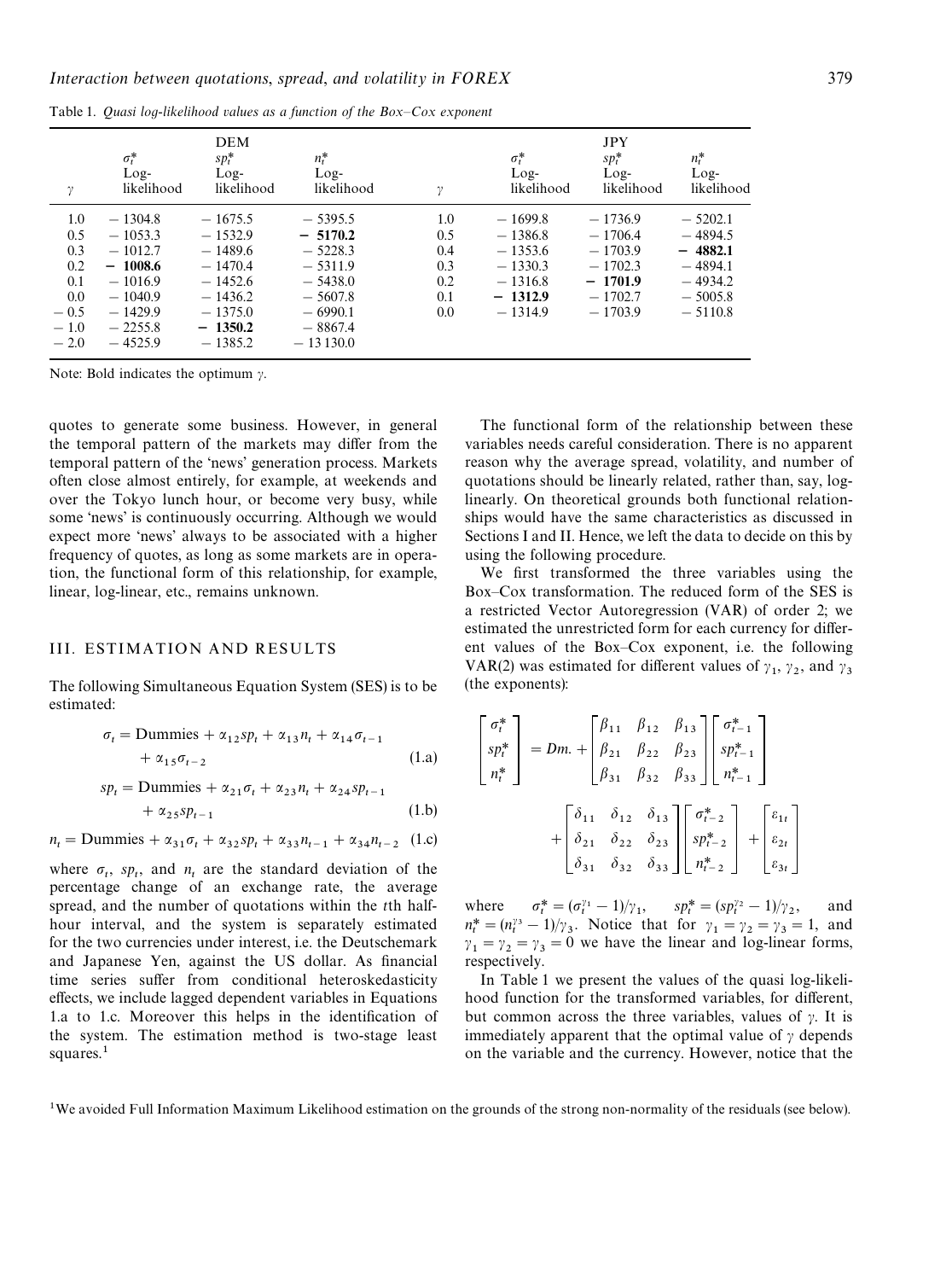<span id="page-3-0"></span>log-likelihood function appears to be unimodal, with respect to the parameter  $\gamma$ , at least for  $\gamma$  values between 1 and  $-2$  for the Deutschemark, and 1 and 0 for the Yen. What we are doing here in effect is a grid search of the pseudo-likelihood function with respect to the  $\gamma$  parameter. Although we chose the steps of the grid to be 0.05, in Table 1 only some representative values of the log-likelihood function are reported, for two reasons. First, the likelihood function is not very flat around the optimum, [with the](#page-2-0) possible exception of the Yen average spread equation, and second, because of space considerations.

The optimal  $\gamma$  values for the Deutschemark are  $\gamma_1 = 0.2$ ,  $\gamma_2 = -1$ ,  $\gamma_3 = 0.5$ , and for the Yen  $\gamma_1 = 0.1$ ,  $\gamma_2 = 0.2$ , and  $y_3 = 0.4$ . We did a second grid search but this time we kept one of the  $\gamma$ s constant at its optimum value, say  $\gamma_1$ , and varying simultaneously the values of the other  $\gamma$ 's,  $\gamma_2$  and  $\gamma_3$ , around their optimal, using a step length of 0.01. For both currencies the optimum values of  $\gamma$ 's stayed as above. Hence, it seems that neither the linear nor the log-linear functional forms are the best approximations to the data generating process functionals. However, from Table 1 it is apparent that the log-linear form is a better approximation than the linear one, with the possible exception of the number of quotations for the Deutschemark.

Diagnostic tests on this simultaneous system are reported in Appendix A. In particular, the Wu (1973) and Hausman (1978) *F* tests for exogeneity of the three variables, with one exception, are rejected. However, the tests for the omission of relevant lagged variables could [not reject,](#page-8-0) at le[ast for the](#page-8-0) [spread](#page-8-0) equation (see Appendix A), so we included one more lag in this equation.

Consequently, we estimated the following SES by twostage least squares. The estimates of the structural parameters and their heteroskedasticity robust standard errors are presented in Table 2.

$$
\sigma_t^* = \text{Dummies} + \alpha_{12} s p_t^* + \alpha_{13} n_t^* + \alpha_{14} \sigma_{t-1}^* + \alpha_{15} \sigma_{t-2}^* \tag{2.3}
$$

$$
sp_t^* = \text{Dummies} + \alpha_{21}\sigma_t^* + \alpha_{23}n_t^* + \alpha_{24}sp_{t-1}^* + \alpha_{25}sp_{t-2}^* + \alpha_{26}sp_{t-3}^* \tag{2.b}
$$

$$
n_t^* = \text{Dummies} + \alpha_{31}\sigma_t^* + \alpha_{32}sp_t^* + \alpha_{34}n_{t-1}^* + \alpha_{35}n_{t-2}^* \tag{2.c}
$$

Some important points emerge from this table. First, the results are quite robust across the two currencies, although the functional form of the variable is different. Second, notice that in the volatility equation (Equation 2.a) the average spread and the number of quotations have a strong positive effect on volatility. These positive relationships of spread-volatility and volatility-activity are welldocumented facts in the literature. Ho and Stoll (1983), Berkman (1991), as well as the probit model of Hausman, Lo and MacKinley (1991) of trade by trade stock market data document the first relationship[, whereas Lamoureux](#page-8-0) [and Lastrapes \(1](#page-8-0)990) and Laux and Ng (1991) s[upport the](#page-8-0) [second. The second relation](#page-8-0)ship also supports the model of Brock and Kleidon (1990) where the link betwee[n variations](#page-8-0) [in demand and the var](#page-8-0)iabi[lity of prices is throug](#page-8-0)h variations in the bid and ask prices.

[In the average spread eq](#page-8-0)uation (Equation 2.b) the number of observations is insignificant. This justifies our earlier hypothesis that volatility has incorporated both the contemporaneous evidence from quote arrivals and other sources of information and consequently quote arrivals do not influence spread, given volatility.

DEM  $\hat{\alpha}_{ij}$ *i*/*j* 1 2 3 4 5 6  $1$  9.146  $0.012$  0.210  $-0.002$  $(5.611)$   $(1.656)$   $(3.678)$   $(-0.111)$ 2 0.012 0.000 0.398 0.108 0.079  $(1.641)$   $(0.393)$   $(5.565)$   $(2.697)$   $(2.510)$  $3 -0.004$   $5.424$  0.496 0.111  $(-0.00)$  (0.344) (13.56) (3.282) JPY  $\hat{\alpha}_{ij}$ *i*/*j* 1 2 3 4 5 6 1 0.629 0.028 0.189 0.007  $(5.340)$   $(2.189)$   $(4.137)$   $(0.227)$ 2 0.291 !0.007 0.296 0.095 0.088  $(3.129)$   $-0.007$   $0.296$   $0.095$   $0.088$ <br>  $(-0.881)$   $(5.597)$   $(2.162)$   $(2.683)$ 3  $1.022 - 0.805$   $0.457$  0.038  $(1.091)$   $(-0.781)$   $(11.58)$   $(1.217)$ 

Table 2. *Estimated coefficients and standard errors of the structural system (2.2)*

Note: Heteroskedasticity robust *t*-statistics are in parentheses.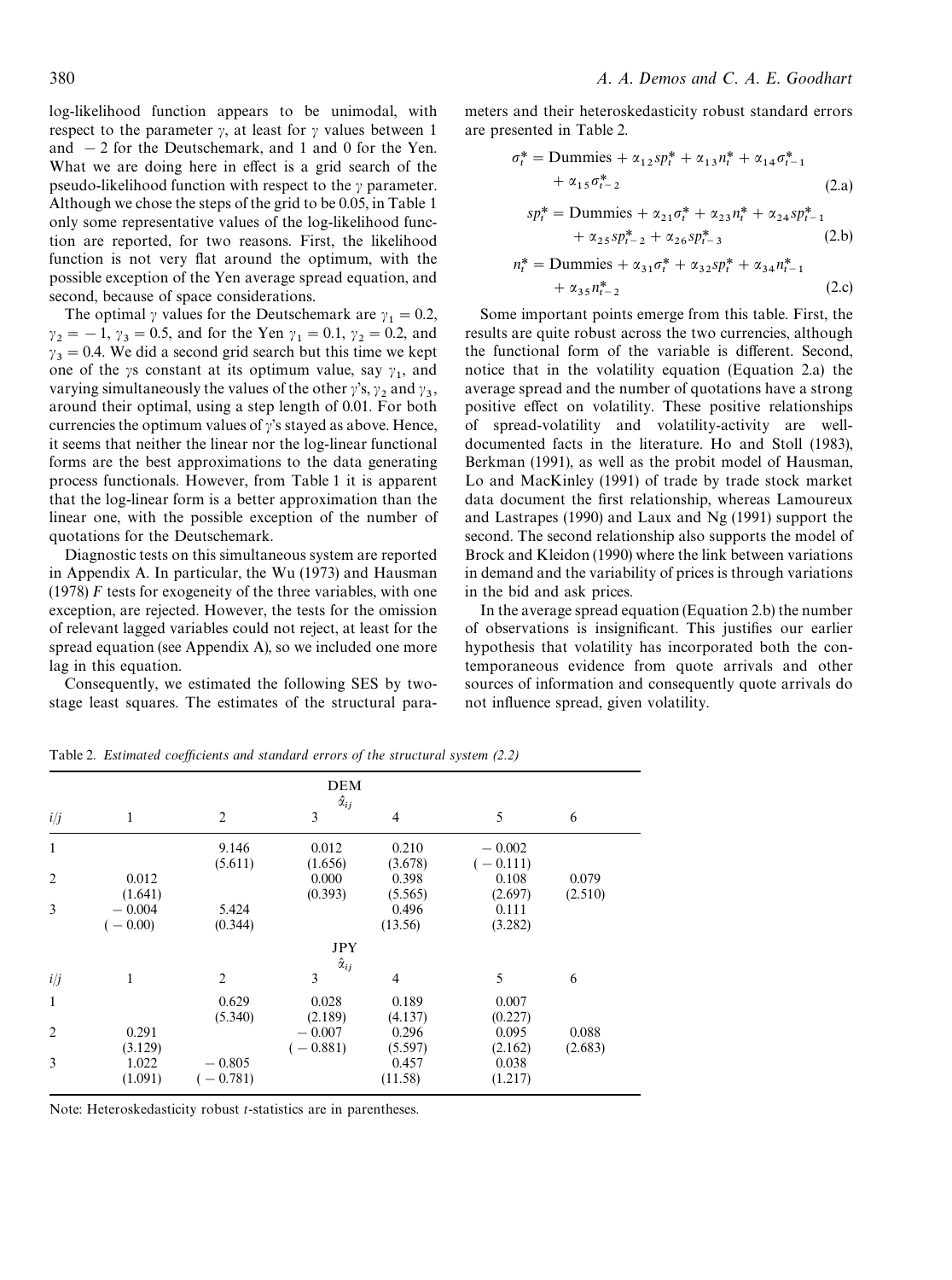In the number of quotations equation (Equation 2.c) volatility and average spread are highly insignificant. This implies that there may be some kind of 'causation' from the number of quotations to volatility and som[e kind of feed](#page-3-0)back relationship between volatility and average spread. However, the number of observations is not weakly exogenous to the system as the variance covariance matrix of the residuals is not diagonal. In fact, the correlation matrix of the residuals of the system (Equation 2.a to 2.c) is presented in Table 4.

Hence, we conclude that, apart from the residual effects, volatility and average spread are [simultaneously dete](#page-3-0)rmined and t[here may](#page-7-0) be a feedback rule between number of quotations and volatility. However, the number of quotations affects the average spread process through volatility only. This relationship is stronger for the Yen than for the Deutschemark.

Furthermore, notice that the second lagged volatility in Equation 2.a is insignificant, and the coefficient estimate of the first lag has a very low value (around 0.2 for both currencies), which implies a very weak autoregressive condi[tional heteros](#page-3-0)kedasticity effect. However, this is not the case when average spread and number of observations are excluded from this equation. In such a case the OLS estimates of the first and second lag volatility, of the regression of volatility on Dummies and 2 lagged volatilities, equal 0.322 (6.079), and 0.070 (1.746) for the Mark and 0.319 (7.237), and 0.0717 (2.206) for the Yen (the robust *t*-statistics are in parentheses). This implies that these two variables take out a considerable amount of the conditional heteroskedasticity effect observed in exchange rate time series. This points out to the fact that heteroskedasticity type effects, which captured by ARCH or GARCH type models in a univariate

setups, are mainly due to missing variables in the econometrician's information set.

Moreover, the addition of our dummy variables further reduces the second order ARCH type effect in the series. If the SES (Equations 2.a to 2.c) is estimated without the dummy variables the results exhibited in Table 3 are obtained.

Now th[e first lag estimated c](#page-3-0)oefficient takes a considerably higher value than in the case where dummy variables are included, and the second lag coefficient becomes significant. Notice also that now in the number of quotations equation volatility has a strong negative effect, something which is also documented in Bollerslev and Domowitz (1991), where the dummy variables are excluded from their model.

To conclude this section we c[an say that the simultaneity](#page-8-0) [and th](#page-8-0)e inclusion of dummy variables capture a considerable part of heteroskedasticity type effect, observed exchange rate markets. This in effect is due to unobservable news reflected either in the bid-ask spread or in the dummy variables which are responsible for changes in traders' desired inventory positions with the result of changing spreads, according with the theories of O'Hara and Oldfield (1986) and Amihud and Mendelson (1980). These changes in spread can explain a considerable part of volatility movements, and consequently decreasing t[he heteroskedasticity](#page-8-0) [type eff](#page-8-0)ect[s.](#page-8-0)

#### IV. TEMPORAL HALF-HOURLY EFFECTS

The temporal dummies capture events (publicly announced news releases, market openings and closings) whose timing,

Table 3. *Estimated coefficients and standard errors of the structural system (2.2) without dummy variables*

| <b>DEM</b>     |                        |                   |                          |                  |                        |                  |  |  |
|----------------|------------------------|-------------------|--------------------------|------------------|------------------------|------------------|--|--|
| i/j            | 1                      | $\overline{c}$    | $\hat{\alpha}_{ij}$<br>3 | 4                | 5                      | 6                |  |  |
| 1              |                        | 7.637<br>(7.213)  | 0.006<br>(2.809)         | 0.267<br>(4.897) | 0.109<br>(3.019)       |                  |  |  |
| $\overline{2}$ | 0.007<br>(1.651)       |                   | 0.000<br>(1.650)         | 0.489<br>(9.243) | 0.176<br>(4.126)       | 0.114<br>(3.770) |  |  |
| 3              | $-3.237$<br>$(-2.155)$ | 38.196<br>(1.803) |                          | 1.051<br>(33.73) | $-0.192$<br>$(-5.692)$ |                  |  |  |
|                | <b>JPY</b>             |                   |                          |                  |                        |                  |  |  |
| i/j            | 1                      | $\overline{c}$    | $\hat{\alpha}_{ij}$<br>3 | $\overline{4}$   | 5                      | 6                |  |  |
| $\mathbf{1}$   |                        | 0.483<br>(6.473)  | 0.011<br>(2.770)         | 0.303<br>(7.240) | 0.085<br>(3.012)       |                  |  |  |
| $\overline{2}$ | 0.153<br>(2.639)       |                   | 0.002<br>(1.112)         | 0.369<br>(7.743) | 0.173<br>(3.757)       | 0.147<br>(4.009) |  |  |
| 3              | $-2.380$<br>$(-2.876)$ | 2.578<br>(2.908)  |                          | 0.976<br>(28.81) | $-0.233$<br>$(-6.359)$ |                  |  |  |

Note: Heteroskedasticity robust *t*-statistics are in parentheses.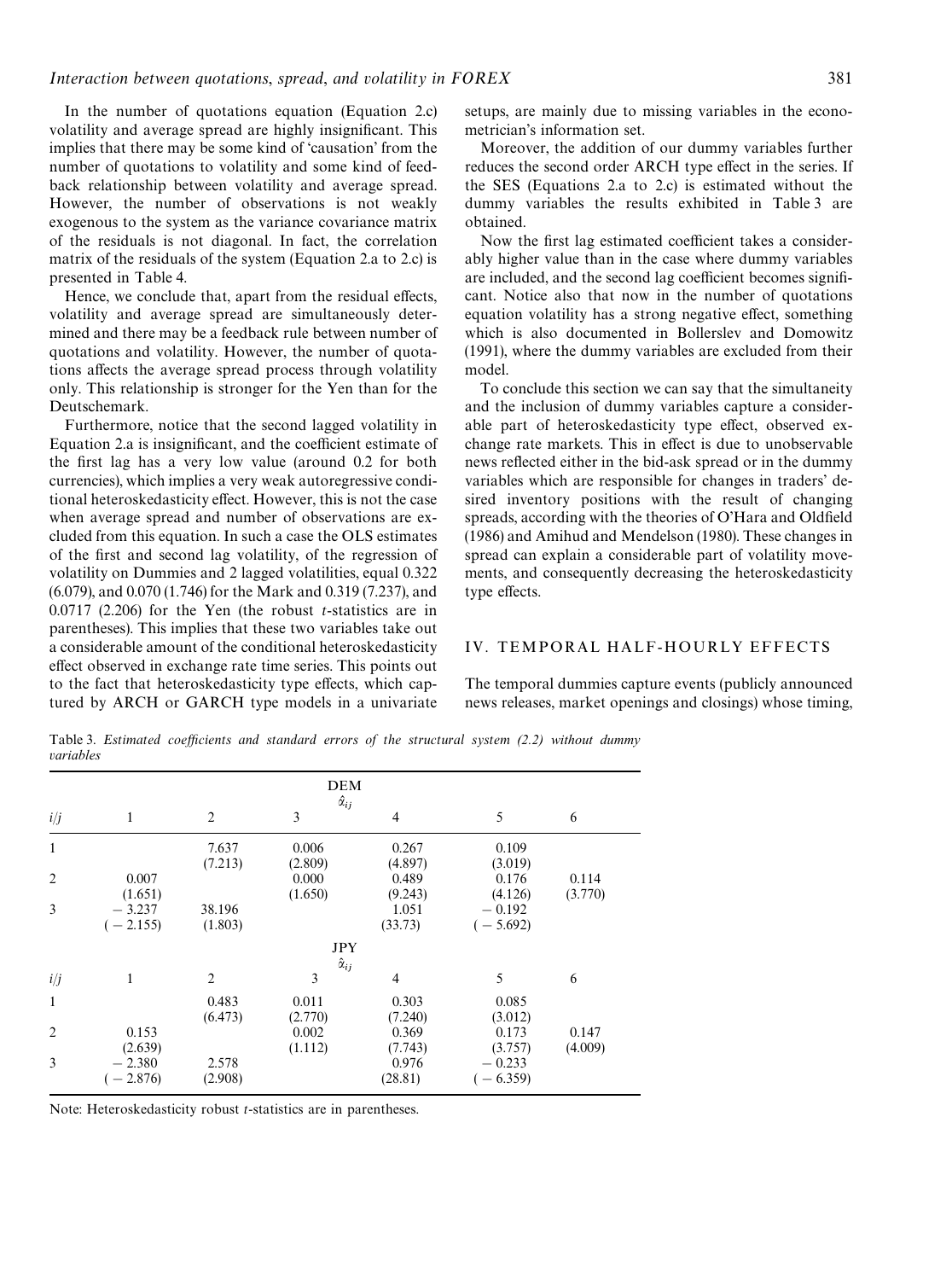though not generally their exact scale, is known in advance. Public new related to macroeconomic variables is simultaneously announced to all traders, at a time known in advance since the scheduled time of all economic related news is predetermined, and reported on another part of the Reuters system, the FXNB page. The stochastic element in such cases is the actual announcement, *not* the timing of it. In general, the majority of the US announcements are around 13:30 hours British Summer Time (BST), and the German ones around 10:00 hours BST. Consequently, the relationship between the dummy variables and the characteristics of interest to us in the market predominantly reflect response of these variables to publicly known events. *Per contra*, the relationship between these variables, after conditioning on such temporal constants, will primarily reflect private information to a somewhat greater extent.

Notice that the constant represents the last half hour of the last Friday in the sample. During this half hour all the main markets are closed and only a few traders, if any at all, input quotations. Therefore, the constant in the estimation reflects, on average, the smallest number of observations in the sample, but not necessarily the lowest level of volatility or the smallest average spread. Let us now concentrate on these dummy effects.

The estimated dummy coefficients, for both currencies and per equation, are not presented here because of space considerations.2 Let us consider the half hour dummies first.

In graphs 1a to 3b in Figure 1 the values of the estimated dummy coefficients for both currencies are presented. They reveal an interesting feature. In the last part of the day BST time, from about the [closing t](#page-6-0)ime of the European exchanges and until the closing time of the New York exchange, volatility is unusually high. Notice that this takes place in both currency markets.

During this period there are few, or no, economic (or other public) announcements from Europe or Asia (considering only Japan). Most US economic announcements are made before the opening of the New York Stock Exchange, at 13.30 BST. There is a small spike at the relevant half hour (27), but this remains quite small compared with the higher volatilities apparent later on in the US market day.

Hence, it seems that public news is not the explanation of this volatility increase. Furthermore, this increase seems even more difficult to explain in the light of the Admati and Pfleiderer (1988) theory. During this period we certainly have a reduction in the number of traders in the market, as only the New York exchange is in operation, so [this increase](#page-8-0) [can hardly be at](#page-8-0)tributed to an increase in the number of liquidity traders.

There is then an apparent decrease in volatility for both currencies, during the early morning period between 1:30 and 3:30 (BST). Most of the economic-related news for the Japanese economy is announced either early in the Japanese morning, i.e. around 1:00 BST, or in the late Japanese afternoon, i.e. 6:00 BST. The same time period is characterized by high spread and screen activity. However, it appears that Japanese economic-related news has no effect on the volatility of the JPY currency. Although in line with the results of Ito and Rolley (1987), this remains peculiar. Furthermore, the same is true for the Deutschemark in relation to German economic announcements, which are mostly released [either around 9:30 or](#page-8-0) 14:00 BST. Hence, it seems that only US economic news affects the variability of DEM and JPY exchange rates.

There is a further curiosity in the half-hourly dummies which is worth mentioning. During the Tokyo lunch time break (4:00*—*5:00 BST) there is a dramatic decrease of volatility coupled with an increase in spread and a decrease in the number of quotations in the first half-hour period (between 4:00*—*4:30 BST), followed by an increase in volatility coupled with a decrease in spread which cannot be explained by public information theories. Perhaps traders who come back early from lunch take 'wild' positions to make their early return worthwhile. On the other hand this volatility increase could be a statistical artefact due to the small number of quotations during that period; that is, a few observations out of 'equilibrium level' can have a dramatic increase in the sample variance of the rate.

The increase of average spread during the beginning of the Tokyo (4:00 BST) lunch hour for both currencies could be attributed to that traders during the lunch hour widening their spreads to protect themselves from any unexpected news, whereas when they return to their desks the average spread returns to normal.

For both markets 7:00 BST seems to be an unusually high spread period. This coincides with the opening of the European market and the closing of the Asian one; possibly European traders want to protect themselves from potential superior information that their Asian counterparts could possess. However, this is less marked in the JPY market. This opposes the Admati and Pfleiderer (1988) model, where spread is lowest at the beginning of the trading day, due to liquidity considerations, and in line with the Foster and Viswanathan (1[990\) model where spread is h](#page-8-0)ighest at the start of the day. Another high spread period for the DEM market is around 14:00 BST, shortly after the r[elease of US](#page-8-0) [macroeconomic new](#page-8-0)s. It is also the common time for coordinated interventions to occur [see Goodhart and Hesse (1992)]. As at the same time there is some small increase in the volatility of the market the spread increase can be attributed to the traders, fear of cent[ral bank interventions.](#page-8-0)

[The](#page-8-0) busiest period of the day in terms of the number of quotations, measured by the half-hourly dummies, is the return in activity after the Tokyo lunch-break and around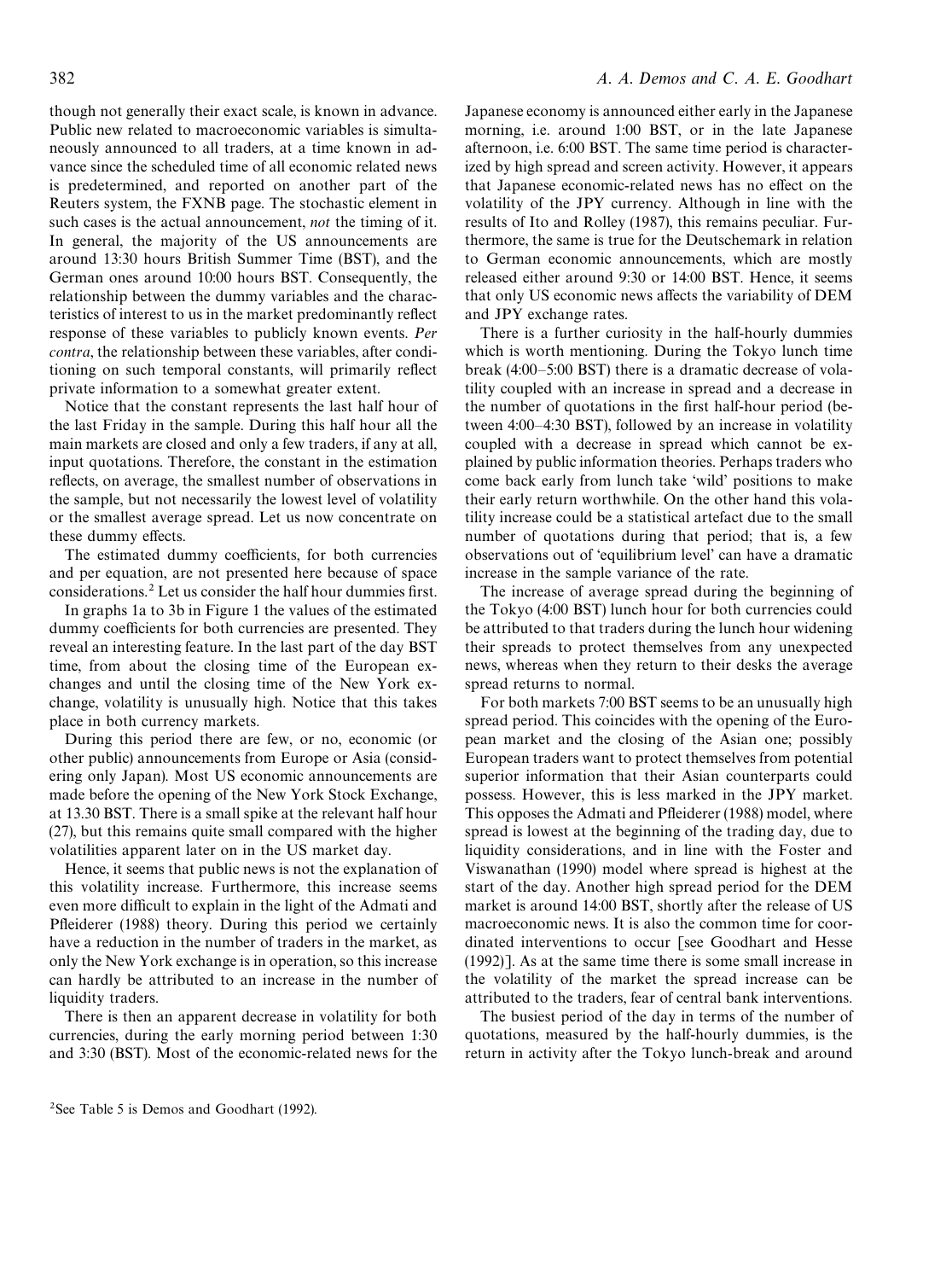<span id="page-6-0"></span>

Fig. 1. *Graphs of volatility*, *average spread*, *and number of quotations equations*

5:30*—*6:00 BST, whereas the least busy is the Tokyo lunch hour for both currencies. After the burst of activity in the post Tokyo lunch-break, activity declines until there is a smaller secondary peak when New York opens, between 13.30 and 14.30 BST, (27*—*29 on our graphs), before London (Europe) closes. Thereafter activity (the number of quotations) falls steadily as the US markets grind to a halt, before Australia opens the new day.

The increased spread during periods of high market activity in both markets is best explained by the model of Subrahmanyan (1989), where more trading by informed risk-averse traders brings about lower liquidity and higher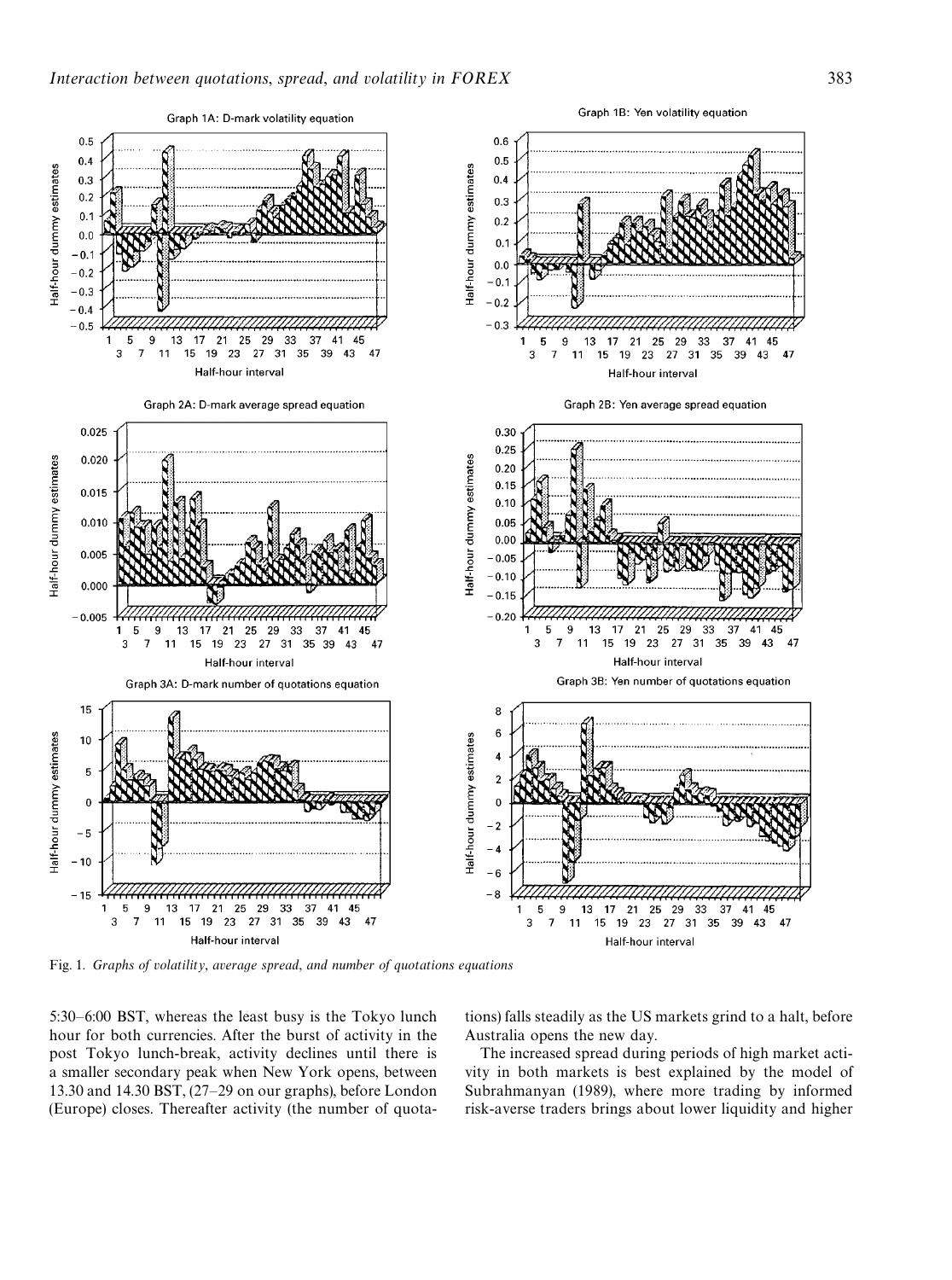|                | <b>DEM</b>        |       |       | <b>JPY</b>           |       |       |
|----------------|-------------------|-------|-------|----------------------|-------|-------|
|                | (2.a)             | (2.b) | (2.c) | (2.a)                | (2.b) | (2.c) |
| (2.a)          |                   |       |       |                      |       |       |
| (2.b)<br>(2.c) | $-0.267$<br>0.158 | 0.023 |       | $-0.502$<br>$-0.074$ | 0.185 |       |

<span id="page-7-0"></span>Table 4. *Correlation matrix of the residuals for Equations 2.a—2.c*

costs. Furthermore, the higher spread towards the end of the trading day, observed in the Deutschemark market but not in the Japanese Yen market, is predicted by the dealer market model of Son (1991), where risk-averse traders avoid trading close to the end of their day to avoid overnight inventory holdings.

There are few [signs of any](#page-8-0) significant pattern in volatility between the days of the week, except for some indications of higher volatility in the Yen on Thursdays, and also positive but insignificantly so for DEM. The average spread was, however, significantly higher on Fridays than earlier in the week, with some tendency for it to be lowest on Thursdays and Wednesdays. This is roughly the inverse to the daily pattern for the frequency of quote arrivals (activity), which is lowest on Friday, and tends to peak in mid-week, Tuesday and Wednesday.

The weekly dummies during the period showed a pattern of steadily increasing market activity from week to week. The final week (Week 5) was not only extremely active, but exhibited a marked and highly significant increase in spread size. Volatility also increased in the final week, but the increase was much less significant.

# V. CONCLUSIONS

We have assessed the behaviour of the spot foreign exchange market quotations in terms of volatility, average spread, and the number of quotations within half-hour intervals, as well as certain informational aspects of these processes. It seems that a log-linear relationship among these three processes is a considerably better approximation to the true data generating process functional form, than the linear one; however, it is by far worse than the functional form presented here.

A new variable was introduced: the number of observations within a specific time interval. This variable plays an important role in the determination of volatility and average spread, either directly or through the error terms. The contemporaneous correlation of the number of quotations and volatility leads us to hypothesize that the former process could be a proxy for the volume of trade, or for the number of transactions in the spot FOREX market, for which data are unavailable. This is in line with studies in stock market volume and volatility data [see Gallant, Rossi, and Tauchen (1990), and Lamoureux and Lastrapes (1990)].

It turns out that informational theories can only partially explain the facts documented here. Althoug[h, high trading](#page-8-0) [and volatility at the](#page-8-0) op[ening of markets can be explaine](#page-8-0)d along the lines of the Admati and Pfleiderer (1988) theory, $3$ the different behaviour of the two currencies in different markets at the same (and different) time periods points towards the need to [take into account local and c](#page-8-0)urrencyspecific behaviour. The same can be said for the models of Foster and Viswanathan (1990), Subrahmanyan (1989), and Son (1991).

An important result of this paper is that the inclusion of [half-hourly dummies, and taking account of simultan](#page-8-0)eity [between vo](#page-8-0)latility, average spread, and number of quotations, considerably reduces the GARCH type effects in the conditional variance of these two exchange rates. What remains of such GARCH effects can then probably be attributed to private information and the uncertainty associated with it.

Finally, having fitted weekly, daily and half-hour dummies, we can identify inter- and intra-day patterns of activity, volatility and average spread. Some of these, for example, the impact of the Tokyo lunch hour, we have previously documented. Others are already well known in markets, for example, the rise in spreads and decline in activity on Fridays. But we were surprised by the finding of the continuing high volatility, in both currencies, throughout the period of US market opening, despite steadily falling activity, which we had expected. Much of the public information on economic news in the US is released at, or before, the market opening, so exactly what keeps volatility so high during the afternoons in the US is a mystery to us.

# ACKNOWLEDGEMENTS

We wish to thank Seth Greenblatt, Steve Satchell, Enrique Sentana, and especially Ron Smith for helpful comments. Financial support from the Financial Markets

3Strictly speaking, however, the Admati and Pfleiderer (1988) model applies to individual traders and to markets with well-defined opening and closing times.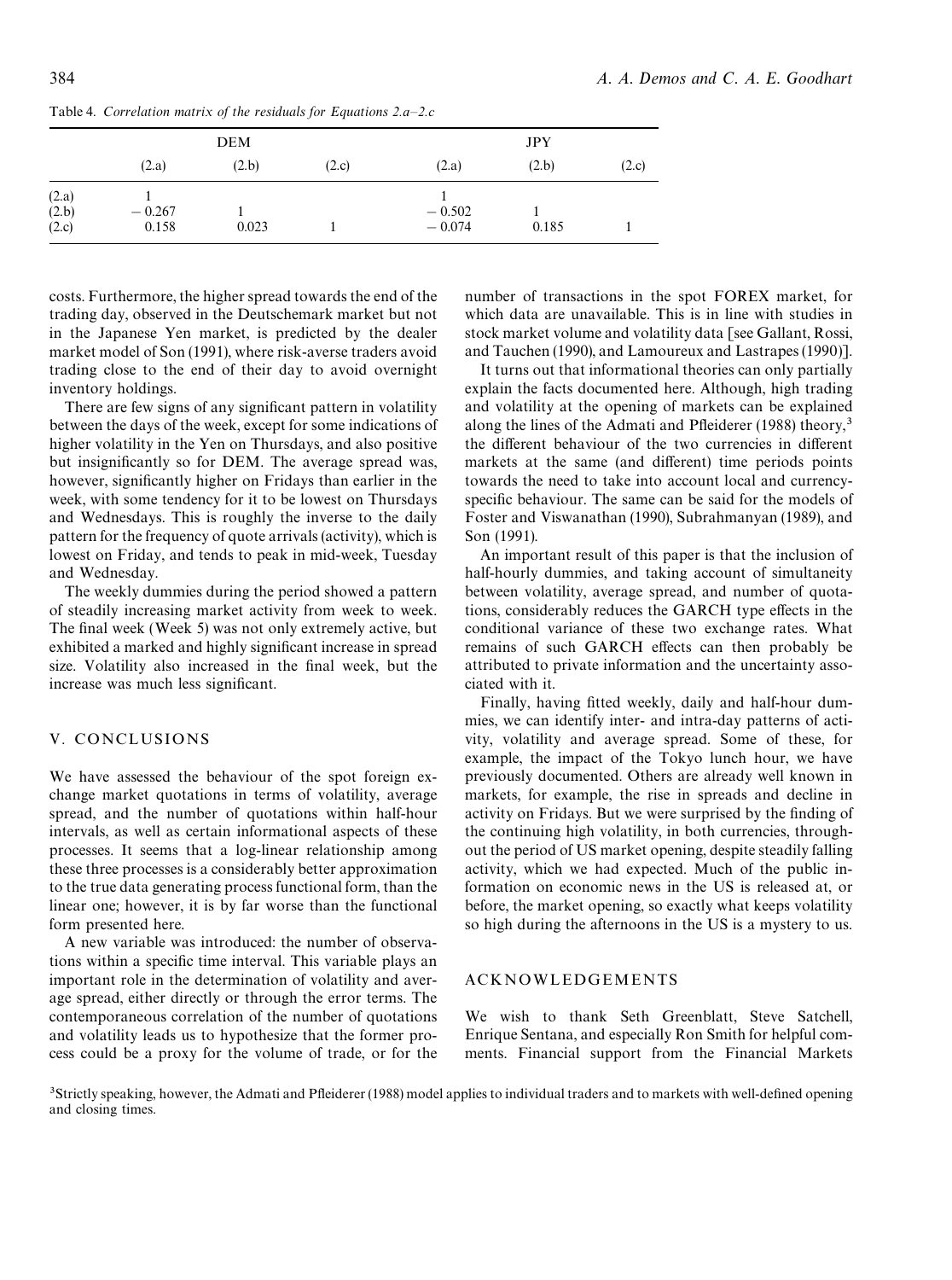<span id="page-8-0"></span>Group and the Economic and Social Research Council is gratefully acknowledged. All remaining mistakes are ours.

#### REFERENCES

- Admati, A. R. and Pfleiderer, P. (1988) A Theory of Intraday Patterns: Volume and Price Variability, The Review of Finan*cial Studies*, 1, 3*—*40.
- Amihud, Y. and Mendelson, H. (1980) Dealership Market: Market-Making with Inventory, *Journal of Financial Economics*, 8.
- Andersen, T. G. (1991) An Econometric Model of Return Volatility and Trading Volume, mimeo, Kellog Graduate School of Management.
- Basmann, R. L. (1974) Exact Finite Sample Distribution for some Econometric Estimators and Test Statistics: A Survey and Appraisal, Chapter 4 in *Frontiers of Quantitative Economics*. volume 2, Intriligator and Kendrick, eds, North Holland.
- Berkman, H. (1991) The Market Spread, Limit Orders and Options, Report no. 9007, Erasmus University, Rotterdam.
- Bollerslev, T. and Domowitz, I. (1991) Trading Patterns and the Behavior of Prices in the Interbank Deutschemark/Dollar Foreign Exchange Market, Working Paper No 119, Kellog Graduate School of Management, Northwestern University.
- Bollerslev, T., Chou, R. Y. and Kroner, K. F. (1992) ARCH Modelling in Finance, *Journal of Econometrics*, 52, 5*—*59.
- Brock, W. and Kleidon, A. (1990) Exogenous Shocks and Trading Volume: A Model of Intraday Bids and Asks, mimeo, Graduate School of Business, Stanford University.
- Clark, P. K. (1973) A Subordinated Stochastic Process Model with Finite Variance for Speculative Prices, *Econometrica*, 41, 135*—*56.
- Demos, A. and Sentana, E. (1991) Testing for GARCH Effects: A One-Sided Approach, Paper presented at the Econometric Society European Meeting, Cambridge September 1991, mimeo, Financial Markets Group, London School of Economics.
- Engle, R. F. and Ng, V. (1991) Measuring and Testing the Impact of News on Volatility, mimeo, University of California.
- Foster, D. and Viswanathan, S. (1990) A Theory of Intraday Variations in Volumes, Variances and Trading Costs, *Review of Financial Studies*, 3, 593*—*624.
- French, K. and Roll, R. (1986) Stock Return Variances: The Arrival of Information and the Reaction of Traders, *Journal of Financial Economics*, 17, 71*—*100.
- Gallant, A.R., Hsieh, D. and Tauchen, G. (1989) On Fitting a Recalcitrant Series: The Pound/Dollar Exchange Rate 1974*—*83, mimeo, Duke University, Dept. Economics.
- Gallant, A. R. Rossi, P. E. and Tauchen, G. (1990) Stock Prices and Volume, mimeo, Duke University, Dept. Economics.
- Goodhart, C. A. E. (1990) 'News' and the Foreign Exchange Market, London School of Economics, Financial Markets Group, Discussion Paper No. 71.
- Goodhart, C. A. E. and Demos, A. A. (1990) Reuters Screen Images of the Foreign Exchange Market: The Deutschemark/Dollar Spot Rate, The Journal of International Securities Markets, 4, 333*—*57.
- Goodhart, C. A. E., Hall, S. G., Henry, S. G. B., and Pesaran, B. (1991) News Effects in a High Frequency Model of the Sterling*—*Dollar Exchange Rate, Discussion Paper No. 119, Financial Markets Group, London School of Economics.
- Goodhart, C. A. E. and Hesse, T. (1992) Central Bank FOREX Intervention Assessed in Continuous Time, Financial Markets Group Discussion Paper No. 123, London School of Economics.
- Harvey, C. and Huang, R. (1990) Inter and Intraday Volatility in Foreign Currency Futures Market, mimeo, Duke University.
- Harris, L. (1987) Transactions Data Tests of the Mixture of Distributions Hypothesis, *Journal of Quantitative and Financial Analysis*, 22, 127*—*42.
- Hausman, J. A. (1978) Specification Tests in Econometrics, *Econometrica*, 46, 1251*—*71.
- Hausman, J., Lo, A. W. and Mackinley, A. C. (1992) An Ordered Probit Analysis of Transaction Stock Prices, *Journal of Financial Economics*, 31, 319*—*79.
- Ho, T. and Stoll, H. R. (1983) The Dynamics of Dealer Markets Under Competition, *Journal of Finance*, 38, 1053*—*74.
- Ito, T. and Rolley, V. V. (1987) News from the US and Japan: Which Moves the Yen/Dollar Exchange Rate?, *Journal of Monetary Economics*, 19, 255*—*77.
- Jarque, C. M. and Bera, A. K. (1980) Efficient Tests for Normality, Homoskedasticity and Serial Independence of Regression Residuals, *Economics Letters*, 6, 255–79.
- Jones, C. M., Kaul, G. and Lipson M. L. (1991) Transactions, Volumes and Volatility, mimeo, University of Michigan, School of Business Administration.
- Knight, J. L. (1986) Non-Normal Errors and the Distribution of OLS and 2SLS Structural Estimators, *Econometric Theory*, 2, 75*—*106.
- Koenker, R. (1981) A Note on Studentizing a Test for Heteroskedasticity, *Journal of Econometrics*, 17, 107*—*12.
- Lamoureux, C. G. and Lastrapes, W. D. (1990) Heteroskedasticity in Stock Return Data: Volume versus GARCH Effects, *Journal of Finance*, 45, 221*—*9.
- Laux, P. and Ng, L. K. (1991) Intraday Heteroskedasticity and Comovements in the Foreign Currency Futures Market, mimeo, Department of Finance, University of Texas at Austin.
- O'Hara, M. and Oldfield, G. S. (1986) The Microeconomics of Market Making, *Journal of Financial and Quantitative Analysis*, 21, pp. 361*—*76.
- Oldfield, G. and Rogalski, R. (1980) A Theory of Common Stock Returns over Trading and non-trading Periods, The Journal *of Finance*, 35, 729*—*51.
- Son, G. (1991) Dealer Inventory Position and Intraday Patterns of Price Volatility, Bid/Ask Spreads and Trading Volume, mimeo, Dept. of Finance, University of Washington.
- Spanos, A. (1986) *Statistical Foundations of Econometric Modelling*, Cambridge University Press, Cambridge.
- Son, G. (1991) Dealer Inventory Position and Intraday Patterns of Price Volatility, Bid/Ask Spreads and Trading Volume, mimeo, Department of Finance, University of Washington.
- Subrahmanyan, A. (1989) Risk Aversion, Market Liquidity, and Price Efficiency, mimeo, Anderson Graduate School of Management, UCLA.
- Tauchen, G. E. and Pitts, M. (1983) The Price Variability-Volume Relationship on Speculative Markets, *Econometrica*, 51, 485*—*505.
- Wood, R., Moinish, T. and Ord, K. (1985) An Investigation of Transactions Data for NYSE Stocks, The Journal of Finance, XL, 722*—*41.
- Wu, D. (1973) Alternative Tests of Independence between Stochastic Regressors and Disturbances, *Econometrica*, 41, 733*—*50.

## APPENDIX A

For the optimal  $\gamma$ 's obtained, from the procedure described above, we tested for omission of relevant lags [see Spanos